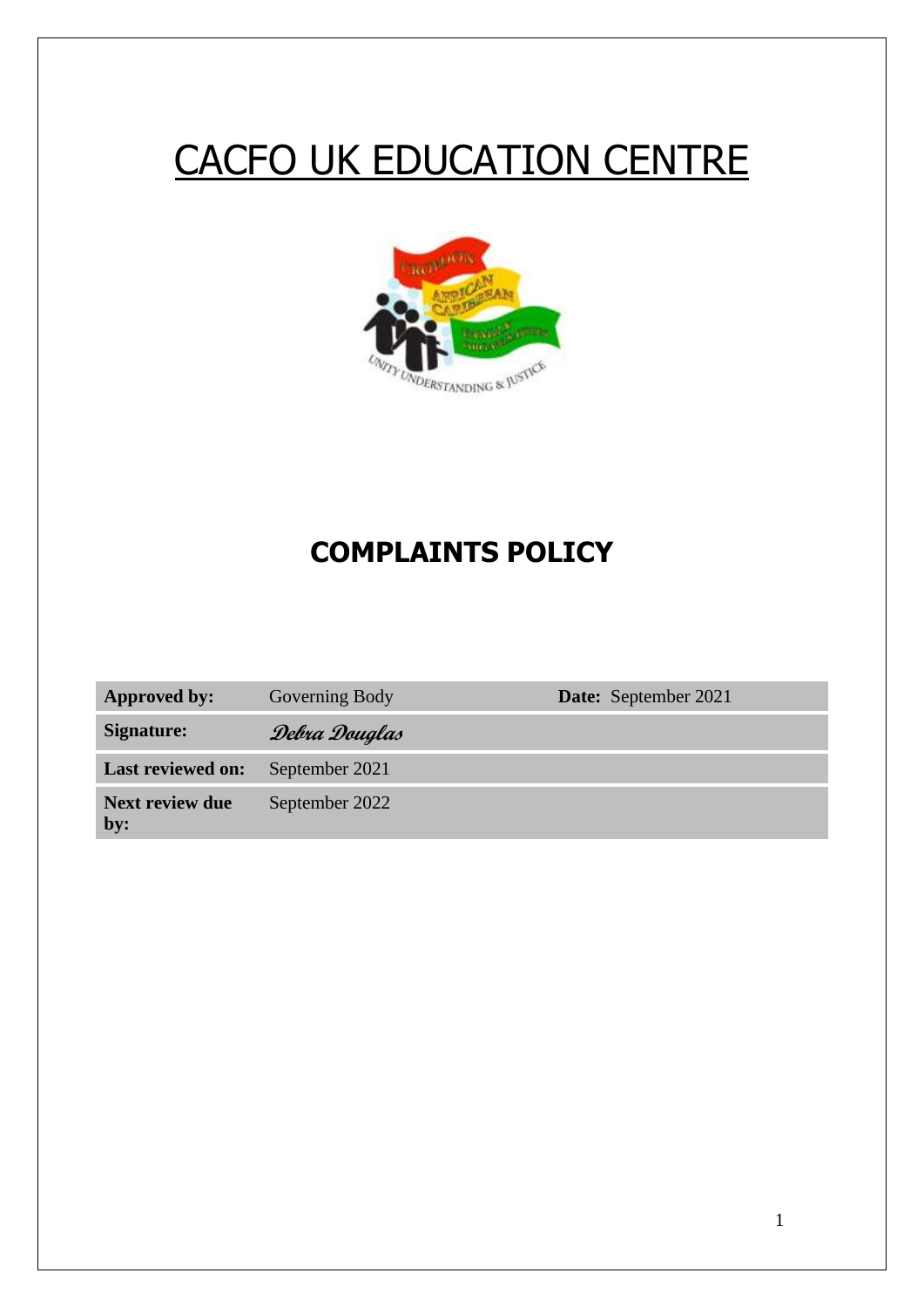# **Rationale**

This complaints procedure aims to provide a structured opportunity to express and resolve concerns and to improve the service provided by the CACFO UK Education Centre.

CACFO UK Education Centre enjoys good relationships with parents, students and the community based on mutual respect and a willingness to listen to the views of others and to respond constructively.

At the Centre parents and students are encouraged to express their views on what goes on within the school in the spirit of true partnership between home, school and the community.

# **1. Aims**

Our school aims to meet its statutory obligations when responding to complaints from parents of pupils at the school, and others.

When responding to complaints, we aim to:

- > Be impartial and non-adversarial
- Facilitate a full and fair investigation by an independent person or panel, where necessary
- Address all the points at issue and provide an effective and prompt response
- Respect complainants' desire for confidentiality
- > Treat complainants with respect and courtesy
- Ensure that any decisions we make are lawful, rational, reasonable, fair and proportionate, in line with the principles of administrative law
- Keep complainants informed of the progress of the complaints process
- Consider how the complaint can feed into school improvement evaluation processes

We try to resolve concerns or complaints by informal means wherever possible. Where this is not possible, formal procedures will be followed. The school will aim to give the complainant the opportunity to complete the complaints procedure in full.

To support this, we will ensure we publicise the existence of this policy and make it available on the school website.

Throughout the process, we will be sensitive to the needs of all parties involved, and make any reasonable adjustments needed to accommodate individuals.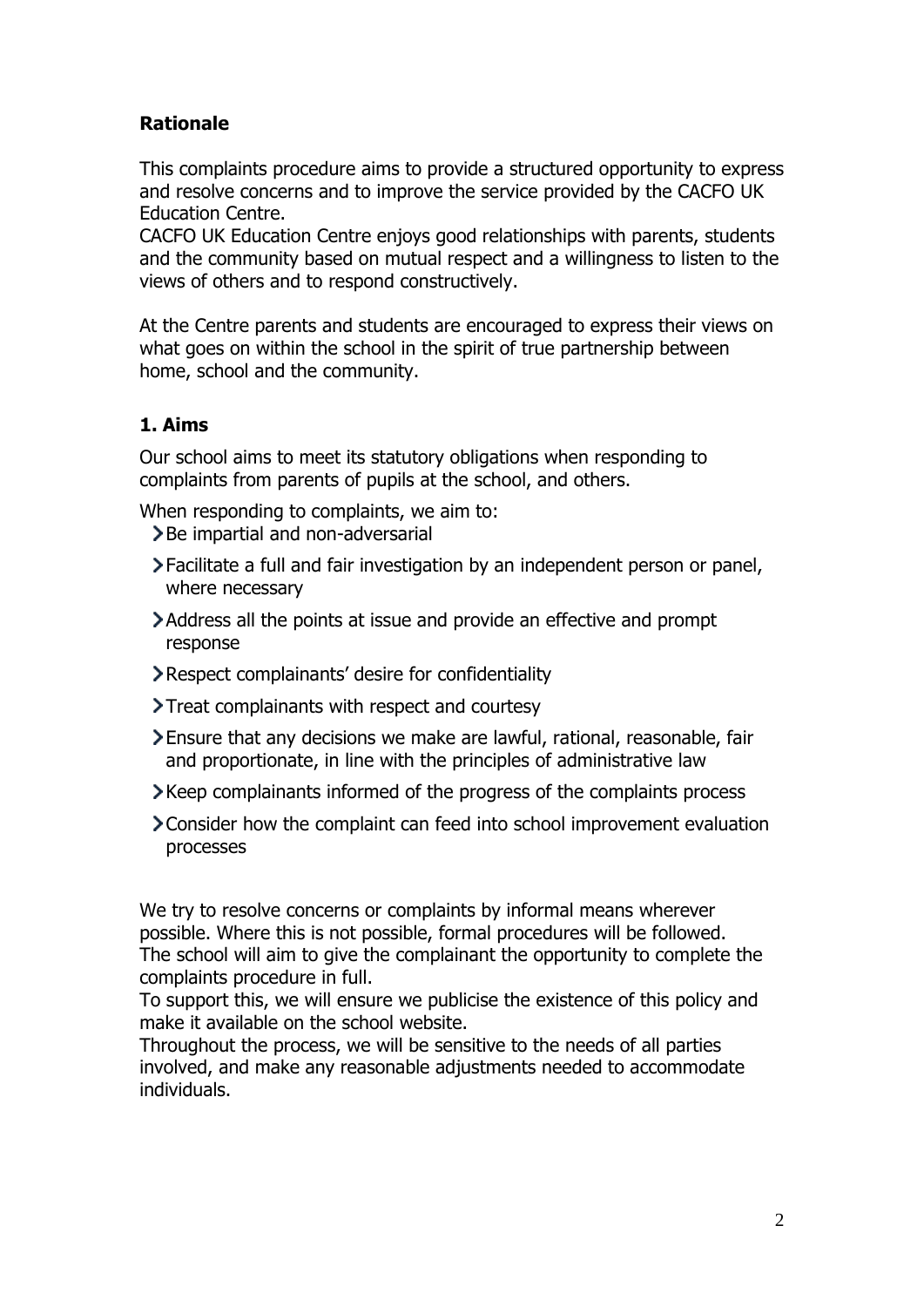# **2. Legislation and guidance**

This document meets the requirements set out in part 7 of the schedule to the [Education \(Independent School Standards\) Regulations 2014,](http://www.legislation.gov.uk/uksi/2014/3283/schedule/made) which states that we must have and make available a written procedure to deal with complaints from parents of pupils at the school.

It is also based on guidance published by the Education and Skills Funding Agency (ESFA) on [creating a complaints procedure that complies with the](https://www.gov.uk/government/publications/setting-up-an-academies-complaints-procedure)  [above regulations,](https://www.gov.uk/government/publications/setting-up-an-academies-complaints-procedure) and refers to [good practice guidance on setting up](https://www.gov.uk/government/publications/school-complaints-procedures)  [complaints procedures](https://www.gov.uk/government/publications/school-complaints-procedures) from the Department for Education (DfE).

# **3. Definitions and scope**

#### **3.1 Definitions**

The DfE guidance explains the difference between a concern and a complaint:

- A **concern** is defined as "an expression of worry or doubt over an issue considered to be important for which reassurances are sought"
- A **complaint** is defined as "an expression of dissatisfaction however made, about actions taken or a lack of action"

#### **3.2 Scope**

The school intends to resolve complaints informally where possible, at the earliest possible stage.

There may be occasions when complainants would like to raise their concerns formally. This policy outlines the procedure relating to handling such complaints.

This policy does **not** cover complaints procedures relating to:

- **>**Admissions
- Statutory assessments of special educational needs (SEN)
- Safeguarding matters
- > Exclusion
- Whistle-blowing
- > Staff grievances
- > Staff discipline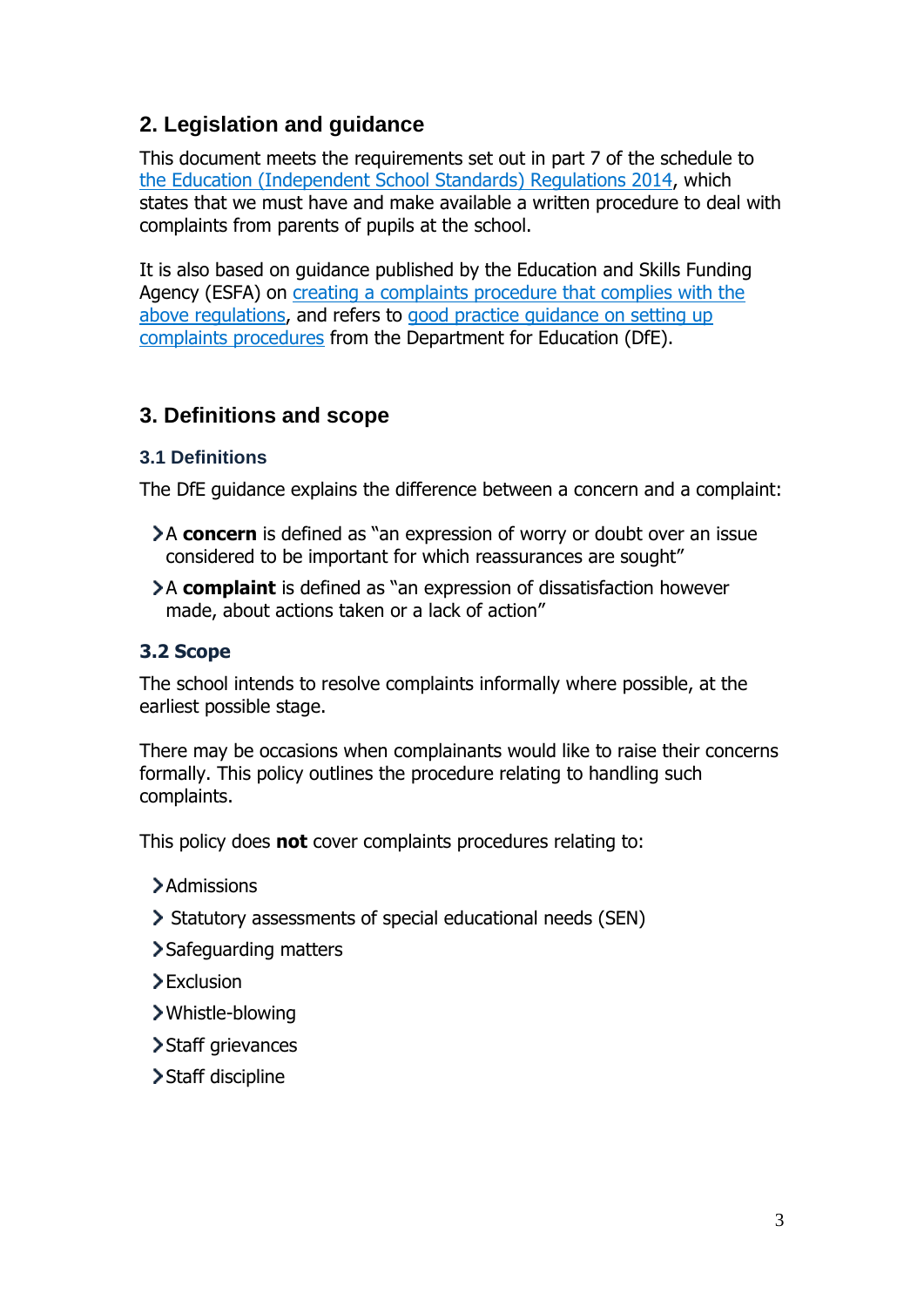#### **4. Roles and responsibilities**

#### **4.1 The complainant**

The complainant will get a more effective and timely response to their complaint if they:

- Follow these procedures
- Co-operate with the school throughout the process, and respond to deadlines and communication promptly
- Ask for assistance as needed
- **>Treat all those involved with respect**
- Not publish details about the complaint on social media

#### **4.2 The investigator**

An individual will be appointed to look into the complaint, and establish the facts. They will:

Interview all relevant parties, keeping notes

- Consider records and any written evidence and keep these securely
- Prepare a comprehensive report to the headteacher or complaints committee which includes the facts and potential solutions

#### **4.3 Clerk to the governing board**

The clerk will:

- Be the contact point for the complainant and the complaints committee, including circulating the relevant papers and evidence before complaints committee meetings
- Arrange the complaints hearing
- Record and circulate the minutes and outcome of the hearing

#### **4.4 Committee chair**

The committee chair will:

- Chair the meeting, ensuring that everyone is treated with respect throughout
- Make sure all parties see the relevant information, understand the purpose of the committee, and are allowed to present their case

#### **5. Principles for investigation**

When investigating a complaint, we will try to clarify: What has happened

- Who was involved
- What the complainant feels would put things right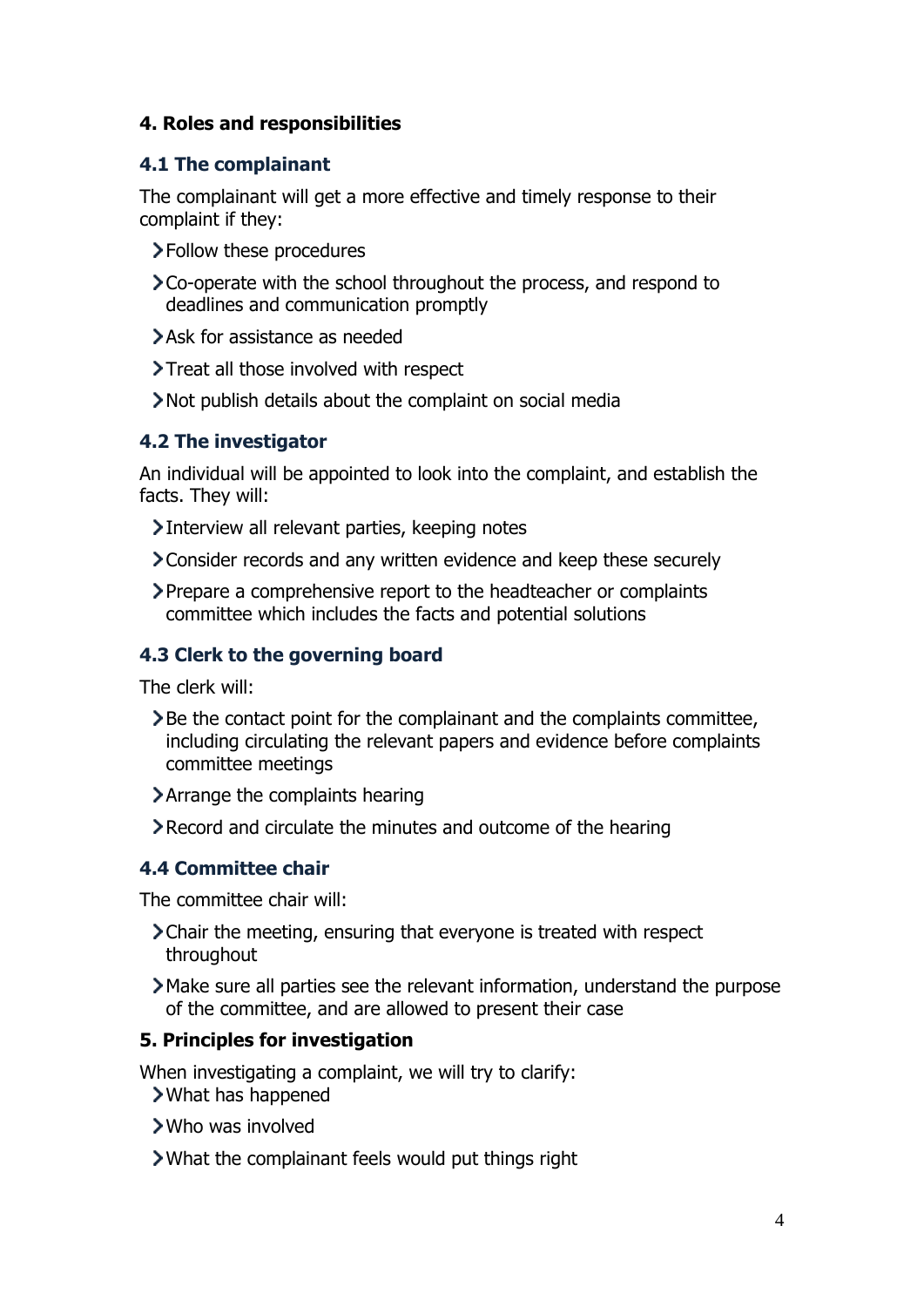#### **5.1 Time scales**

The complainant must raise the complaint within 3 months of the incident. If the complaint is about a series of related incidents, they must raise the complaint within 3 months of the last incident.

We will consider exceptions to this time frame in circumstances where there were valid reasons for not making a complaint at that time and the complaint can still be investigated in a fair manner for all involved.

When complaints are made out of term time, we will consider them to have been received on the first school day after the holiday period.

If at any point we cannot meet the time scales we have set out in this policy, we will:

- Set new time limits with the complainant
- Send the complainant details of the new deadline and explain the delay

# **Complaint Procedure**

#### **Stage1. Informal**

A parent or student may make an expression of concern to the school regarding any aspect of the service the centre delivers. At this stage the complainant is not seeking to make a formal complaint and is hoping that the matter can be resolved through an informal discussion. It is expected that all facts to do with the case are clarified by staff and any problems resolved through discussion. If the complaint is not resolved informally, it will be escalated to a formal complaint.

# **Stage2. Formal**

Concerns are raised with the Teacher-in-Charge. Parents may at this stage wish to have the Teacher-in-Charge to intervene to resolve the matter without a formal written complaint. The Teacher-in-Charge should conduct an investigation and the outcome should be communicated to complainant within 15 school days (if longer time is required this must be explained).

If the matter is unresolved the complainant may be asked to put their concern/issue in writing to the Teacher-in-Charge who should acknowledge within 2 days. Referral to the Teacher-in-Charge can occur if the subject is urgent or serious. The Teacher-in-Charge, if appropriate, can refer the matter immediately to the CACFO UK School's Governing Body.

Once a decision has been reached, the Teacher-in-Charge should ensure that the complainant is clear about the action taken and what to do if they remain unhappy.

# **Stage 3. Formal Complaint to the Teacher-in-Charge**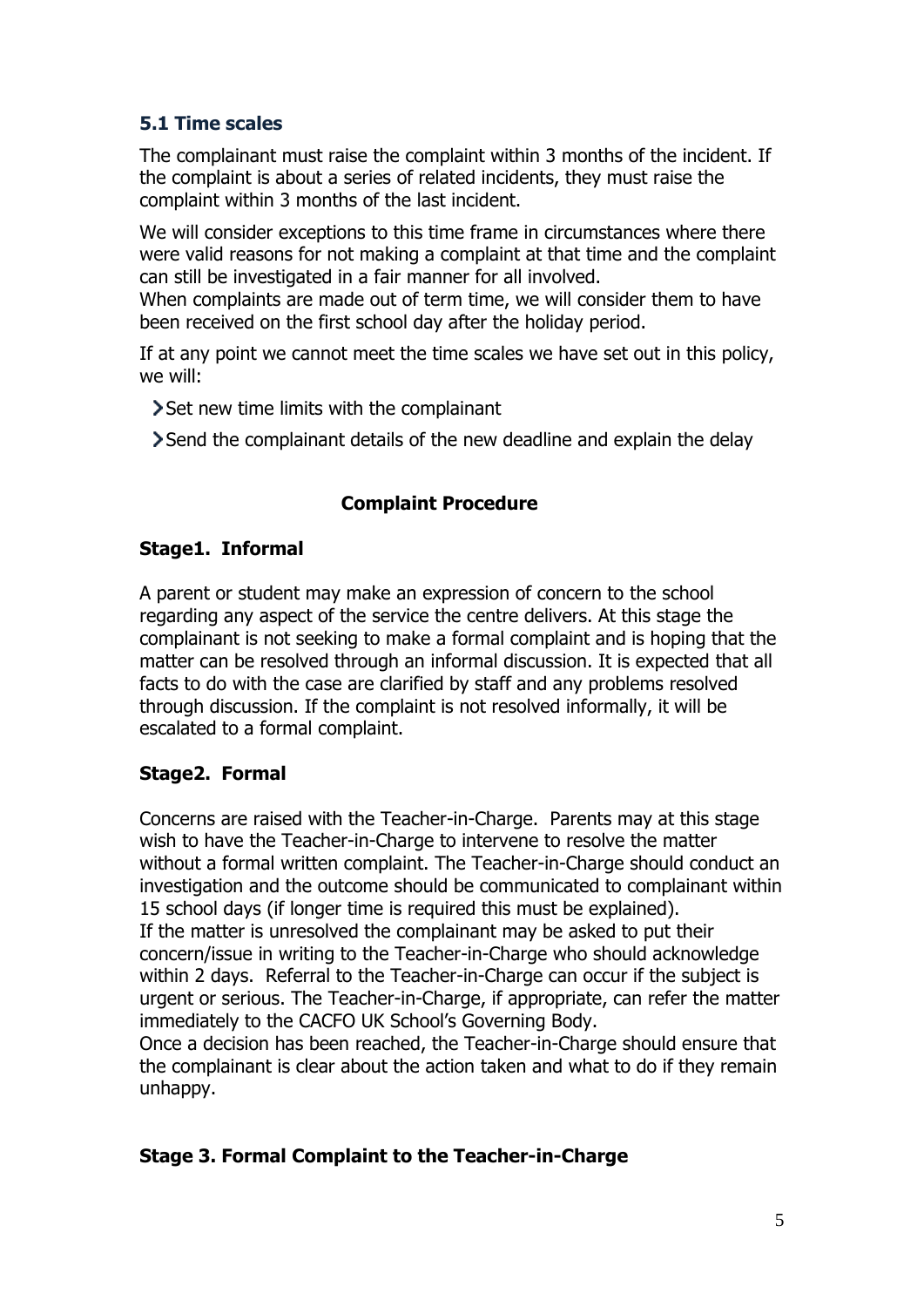Proceed to Stage 4 if the Teacher-in-Charge is the subject of the complaint. Complainant makes formal written complaint to the Head Teacher within 10 school days of the decision letter. The Teacher-in-charge must acknowledge receipt of the complaint within 2 working days. The Teacher-in-Charge conducts a formal investigation and outcome communicated in writing to complainant within 15 school days (explain if longer time is required).

Placing authorities are entitled to see all correspondence regarding complaints if the matter gets to this stage.

The written response should include a full explanation of the decision and the reasons for it. Where appropriate this includes what action the school will take to resolve it.

Complainants must be provided with an explanation about the next stage of the procedure in case they remain unhappy.

#### **Stage 4. The School's Governing Body**

Complainant makes formal complaint to the CACFO UK School's Governing Body within 10 school days of the decision from the school. The Teacher-in-Charge should provide correspondence and background papers to Chair within 5 days of receipt.

The CACFO UK School's Governing Body should then consider the complaint within 15 working days. The Chair of the CACFO UK School's Governing Body should communicate the outcome within 7 working days from the meeting. Placing authorities are entitled to see all correspondence regarding complaints if the matter gets to this stage.

The written response should include a full explanation of the decision and the reasons for it. Where appropriate this includes what action the CACFO UK School's Governing Body will take to resolve it.

Complainants must be provided with an explanation about the next stage of the procedure in case they remain unhappy. A provision should be made for a hearing before a panel appointed by or on behalf of the proprietor and consisting of at least three people who were not directly involved in the matters detailed in the complaint.

Where there is a panel hearing of a complaint, one panel member should be independent of the management and running of the school. The parent should be allowed to attend and be accompanied at the panel hearing if they wish. The panel should be able to make findings and recommendations and these should be provided to the complainant and, where relevant, the person complained about and available for inspection by the proprietor and head teacher.

There should be a written record kept of all complaints that are made whether they are resolved following a formal procedure, or proceed to a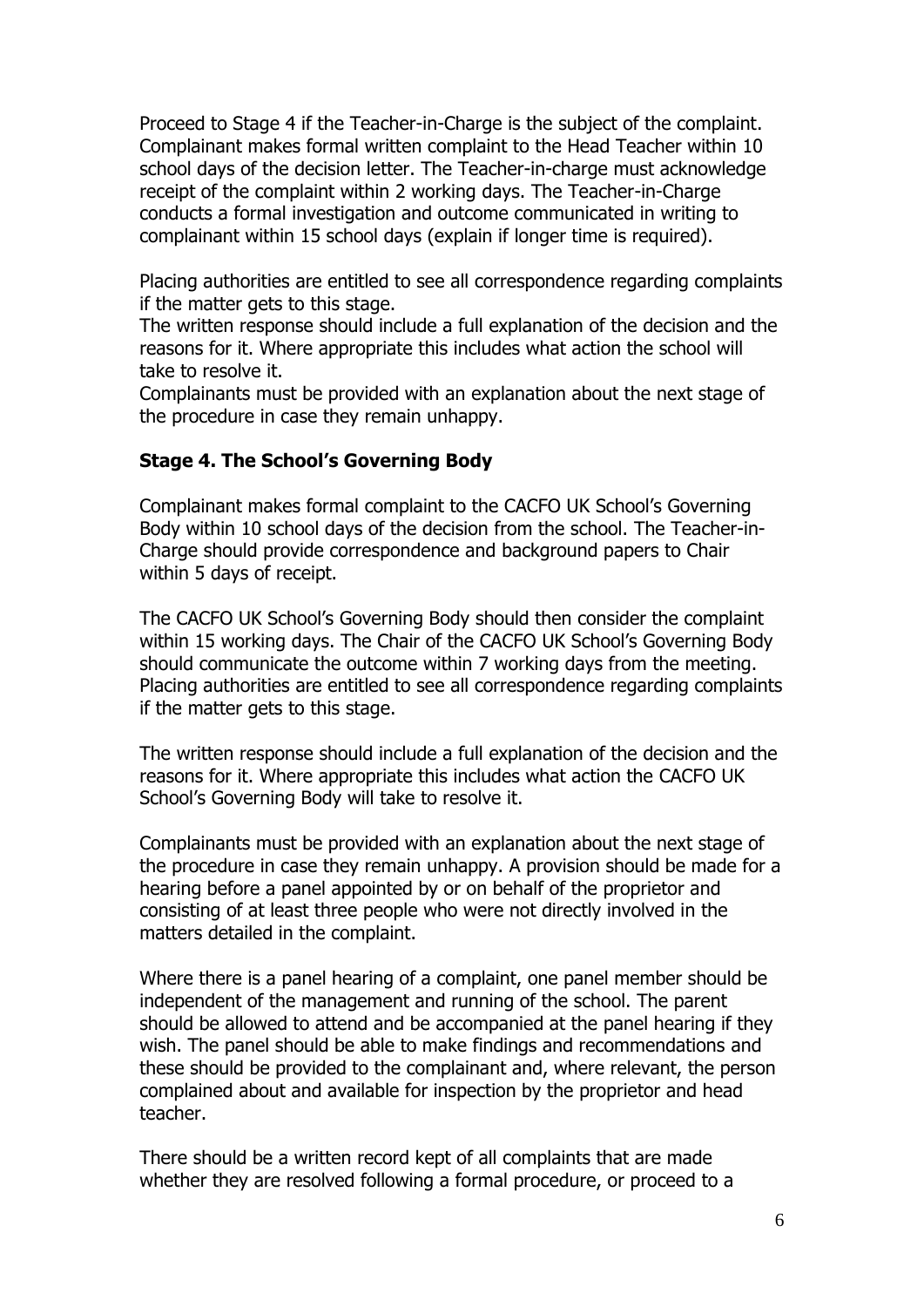panel hearing and action taken by the school as a result of those complaints (regardless of whether they are upheld).

Correspondence, statements and records relating to individual complaints are to be kept confidential except where the Secretary of State of a body conducting an inspection under section 109 of the 2008 Act requests access to them.

#### **Referring complaints on completion of the school's procedure**

If the complainant is unsatisfied with the outcome of the school's complaints procedure and the complaint is regarding the school not meeting standards set by the DfE in any of the following areas, the complainant can refer their complaint to the DfE:

- >Education
- Pupil welfare and health and safety
- > School premises
- > Staff suitability
- Making information available to parents
- The spiritual, moral, social or cultural development of pupils

The DfE will consider reports of a major failure to meet the standards. Where appropriate, it can arrange an emergency inspection to look at pupil welfare and health and safety, and make sure that the school deals with serious failings.

For more information or to refer a complaint, see the following webpage: <https://www.gov.uk/complain-about-school>

#### **9.2 Duplicate complaints**

If we have resolved a complaint under this procedure and receive a duplicate complaint on the same subject from a partner, family member or other individual, we will assess whether there are aspects that we hadn't previously considered, or any new information we need to take into account.

If we are satisfied that there are no new aspects, we will:

- Tell the new complainant that we have already investigated and responded to this issue, and the local process is complete
- Direct them to the DfE if they are dissatisfied with our original handling of the complaint

If there are new aspects, we will follow this procedure again.

#### **9.3 Complaint campaigns**

Where the school receives a large volume of complaints about the same topic or subject, especially if these come from complainants unconnected with the school, the school may respond to these complaints by:

- > Publishing a single response on the school website
- Sending a template response to all of the complainants